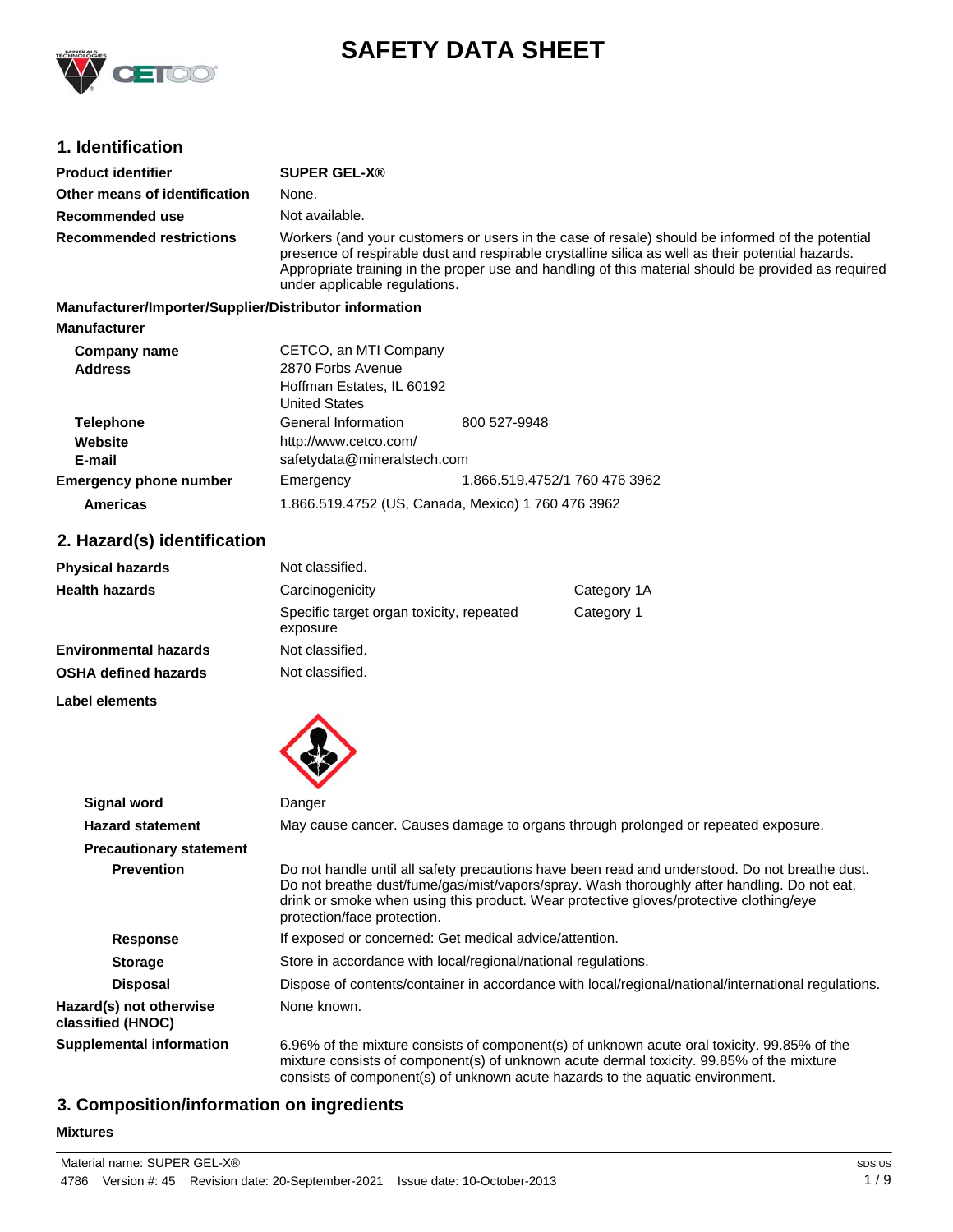| <b>Chemical name</b>                                                                | <b>Common name and synonyms</b>                                                                                                                                                                                                                                                                                                                                                                                                                                                        | <b>CAS number</b> | $\%$  |
|-------------------------------------------------------------------------------------|----------------------------------------------------------------------------------------------------------------------------------------------------------------------------------------------------------------------------------------------------------------------------------------------------------------------------------------------------------------------------------------------------------------------------------------------------------------------------------------|-------------------|-------|
| <b>BENTONITE</b>                                                                    |                                                                                                                                                                                                                                                                                                                                                                                                                                                                                        | 1302-78-9         | 99.85 |
| Other components below reportable levels                                            |                                                                                                                                                                                                                                                                                                                                                                                                                                                                                        |                   | 0.15  |
| <b>Constituents</b>                                                                 |                                                                                                                                                                                                                                                                                                                                                                                                                                                                                        |                   |       |
| <b>Chemical name</b>                                                                | Common name and synonyms                                                                                                                                                                                                                                                                                                                                                                                                                                                               | <b>CAS number</b> | %     |
| QUARTZ (SIO2)                                                                       |                                                                                                                                                                                                                                                                                                                                                                                                                                                                                        | 14808-60-7        | <= 6  |
| <b>CRISTOBALITE</b>                                                                 |                                                                                                                                                                                                                                                                                                                                                                                                                                                                                        | 14464-46-1        | $= 2$ |
|                                                                                     | *Designates that a specific chemical identity and/or percentage of composition has been withheld as a trade secret.                                                                                                                                                                                                                                                                                                                                                                    |                   |       |
| <b>Composition comments</b>                                                         | Occupational Exposure Limits for constituents are listed in Section 8.                                                                                                                                                                                                                                                                                                                                                                                                                 |                   |       |
| 4. First-aid measures                                                               |                                                                                                                                                                                                                                                                                                                                                                                                                                                                                        |                   |       |
| <b>Inhalation</b>                                                                   | Move to fresh air. Call a physician if symptoms develop or persist.                                                                                                                                                                                                                                                                                                                                                                                                                    |                   |       |
| <b>Skin contact</b>                                                                 | Wash off with soap and water. Get medical attention if irritation develops and persists.                                                                                                                                                                                                                                                                                                                                                                                               |                   |       |
| Eye contact                                                                         | Rinse with water. Get medical attention if irritation develops and persists.                                                                                                                                                                                                                                                                                                                                                                                                           |                   |       |
| Ingestion                                                                           | Rinse mouth. Get medical attention if symptoms occur.                                                                                                                                                                                                                                                                                                                                                                                                                                  |                   |       |
| <b>Most important</b>                                                               | Prolonged exposure may cause chronic effects.                                                                                                                                                                                                                                                                                                                                                                                                                                          |                   |       |
| symptoms/effects, acute and<br>delayed                                              |                                                                                                                                                                                                                                                                                                                                                                                                                                                                                        |                   |       |
| <b>Indication of immediate</b><br>medical attention and special<br>treatment needed | Provide general supportive measures and treat symptomatically. Keep victim under observation.<br>Symptoms may be delayed.                                                                                                                                                                                                                                                                                                                                                              |                   |       |
| <b>General information</b>                                                          | IF exposed or concerned: Get medical advice/attention. If you feel unwell, seek medical advice<br>(show the label where possible). Ensure that medical personnel are aware of the material(s)<br>involved, and take precautions to protect themselves.                                                                                                                                                                                                                                 |                   |       |
| 5. Fire-fighting measures                                                           |                                                                                                                                                                                                                                                                                                                                                                                                                                                                                        |                   |       |
| Suitable extinguishing media                                                        | Water fog. Foam. Dry chemical powder. Carbon dioxide (CO2).                                                                                                                                                                                                                                                                                                                                                                                                                            |                   |       |
| Unsuitable extinguishing<br>media                                                   | Do not use water jet as an extinguisher, as this will spread the fire.                                                                                                                                                                                                                                                                                                                                                                                                                 |                   |       |
| Specific hazards arising from<br>the chemical                                       | During fire, gases hazardous to health may be formed.                                                                                                                                                                                                                                                                                                                                                                                                                                  |                   |       |
| Special protective equipment<br>and precautions for firefighters                    | Self-contained breathing apparatus and full protective clothing must be worn in case of fire.                                                                                                                                                                                                                                                                                                                                                                                          |                   |       |
| <b>Fire fighting</b><br>equipment/instructions                                      | Move containers from fire area if you can do so without risk.                                                                                                                                                                                                                                                                                                                                                                                                                          |                   |       |
| <b>Specific methods</b>                                                             | Use standard firefighting procedures and consider the hazards of other involved materials.                                                                                                                                                                                                                                                                                                                                                                                             |                   |       |
| <b>General fire hazards</b>                                                         | No unusual fire or explosion hazards noted.                                                                                                                                                                                                                                                                                                                                                                                                                                            |                   |       |
| 6. Accidental release measures                                                      |                                                                                                                                                                                                                                                                                                                                                                                                                                                                                        |                   |       |
| Personal precautions,<br>protective equipment and<br>emergency procedures           | Keep unnecessary personnel away. Keep people away from and upwind of spill/leak. Wear<br>appropriate protective equipment and clothing during clean-up. Ensure adequate ventilation. Local<br>authorities should be advised if significant spillages cannot be contained. For personal protection,<br>see section 8 of the SDS.                                                                                                                                                        |                   |       |
| <b>Methods and materials for</b><br>containment and cleaning up                     | Stop the flow of material, if this is without risk. Following product recovery, flush area with water.<br>Put material in suitable, covered, labeled containers. For waste disposal, see section 13 of the<br>SDS.                                                                                                                                                                                                                                                                     |                   |       |
| <b>Environmental precautions</b>                                                    | No special environmental precautions required. Prevent discharge of larger quantity to drain.                                                                                                                                                                                                                                                                                                                                                                                          |                   |       |
| 7. Handling and storage                                                             |                                                                                                                                                                                                                                                                                                                                                                                                                                                                                        |                   |       |
| <b>Precautions for safe handling</b>                                                | Do not handle until all safety precautions have been read and understood. Keep formation of<br>airborne dusts to a minimum. Provide appropriate exhaust ventilation at places where dust is<br>formed. Do not breathe dust. Avoid prolonged exposure. When using, do not eat, drink or smoke.<br>Should be handled in closed systems, if possible. Wear appropriate personal protective<br>equipment. Wash hands thoroughly after handling. Observe good industrial hygiene practices. |                   |       |
| Conditions for safe storage,<br>including any incompatibilities                     | Store in tightly closed container. Keep out of the reach of children. Store away from incompatible<br>materials (see Section 10 of the SDS).                                                                                                                                                                                                                                                                                                                                           |                   |       |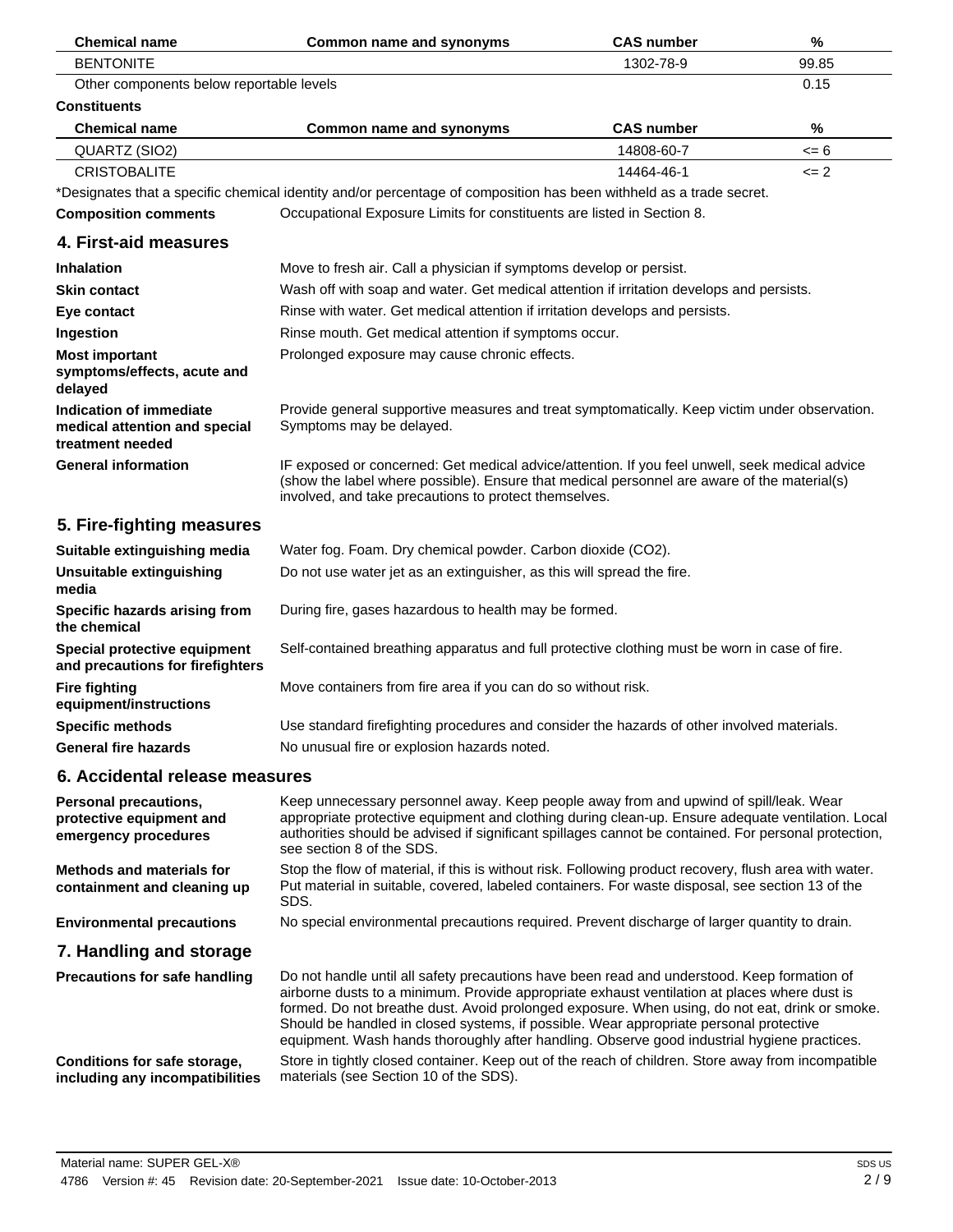# **8. Exposure controls/personal protection**

### **Occupational exposure limits**

The following constituents are the only constituents of the product which have a PEL, TLV or other recommended exposure limit. At this time, the other constituents have no known exposure limits.

| <b>Constituents</b>                                            | US. OSHA Table Z-1 Limits for Air Contaminants (29 CFR 1910.1000)<br><b>Type</b>                                                                                                                                                                                           | Value                                                                                                                                                                                                                                                                                                                                                              | <b>Form</b>          |
|----------------------------------------------------------------|----------------------------------------------------------------------------------------------------------------------------------------------------------------------------------------------------------------------------------------------------------------------------|--------------------------------------------------------------------------------------------------------------------------------------------------------------------------------------------------------------------------------------------------------------------------------------------------------------------------------------------------------------------|----------------------|
| <b>CRISTOBALITE (CAS</b><br>14464-46-1)                        | <b>PEL</b>                                                                                                                                                                                                                                                                 | $0.05$ mg/m $3$                                                                                                                                                                                                                                                                                                                                                    | Respirable dust.     |
| QUARTZ (SIO2) (CAS<br>14808-60-7)                              | <b>PEL</b>                                                                                                                                                                                                                                                                 | $0.05$ mg/m $3$                                                                                                                                                                                                                                                                                                                                                    | Respirable dust.     |
| US. OSHA Table Z-3 (29 CFR 1910.1000)                          |                                                                                                                                                                                                                                                                            |                                                                                                                                                                                                                                                                                                                                                                    |                      |
| <b>Constituents</b>                                            | <b>Type</b>                                                                                                                                                                                                                                                                | Value                                                                                                                                                                                                                                                                                                                                                              | Form                 |
| <b>INERT OR NUISANCE</b><br>DUSTS (CAS SEQ250)                 | <b>TWA</b>                                                                                                                                                                                                                                                                 | $5$ mg/m $3$                                                                                                                                                                                                                                                                                                                                                       | Respirable fraction. |
|                                                                |                                                                                                                                                                                                                                                                            | 15 mg/m3                                                                                                                                                                                                                                                                                                                                                           | Total dust.          |
|                                                                |                                                                                                                                                                                                                                                                            | 50 mppcf                                                                                                                                                                                                                                                                                                                                                           | Total dust.          |
|                                                                |                                                                                                                                                                                                                                                                            | 15 mppcf                                                                                                                                                                                                                                                                                                                                                           | Respirable fraction. |
| <b>CRISTOBALITE (CAS</b><br>14464-46-1)                        | <b>TWA</b>                                                                                                                                                                                                                                                                 | $0.05$ mg/m $3$                                                                                                                                                                                                                                                                                                                                                    | Respirable.          |
|                                                                |                                                                                                                                                                                                                                                                            | 1.2 mppcf                                                                                                                                                                                                                                                                                                                                                          | Respirable.          |
| QUARTZ (SIO2) (CAS<br>14808-60-7)                              | TWA                                                                                                                                                                                                                                                                        | $0.1$ mg/m $3$                                                                                                                                                                                                                                                                                                                                                     | Respirable.          |
|                                                                |                                                                                                                                                                                                                                                                            | 2.4 mppcf                                                                                                                                                                                                                                                                                                                                                          | Respirable.          |
| <b>US. ACGIH Threshold Limit Values</b><br><b>Constituents</b> | <b>Type</b>                                                                                                                                                                                                                                                                | Value                                                                                                                                                                                                                                                                                                                                                              | Form                 |
| <b>CRISTOBALITE (CAS</b><br>14464-46-1)                        | <b>TWA</b>                                                                                                                                                                                                                                                                 | $0.025$ mg/m $3$                                                                                                                                                                                                                                                                                                                                                   | Respirable fraction. |
| QUARTZ (SIO2) (CAS<br>14808-60-7)                              | <b>TWA</b>                                                                                                                                                                                                                                                                 | $0.025$ mg/m3                                                                                                                                                                                                                                                                                                                                                      | Respirable fraction. |
| US. NIOSH: Pocket Guide to Chemical Hazards                    |                                                                                                                                                                                                                                                                            |                                                                                                                                                                                                                                                                                                                                                                    |                      |
| <b>Constituents</b>                                            | <b>Type</b>                                                                                                                                                                                                                                                                | Value                                                                                                                                                                                                                                                                                                                                                              | Form                 |
| <b>CRISTOBALITE (CAS</b><br>14464-46-1)                        | <b>TWA</b>                                                                                                                                                                                                                                                                 | $0.05$ mg/m $3$                                                                                                                                                                                                                                                                                                                                                    | Respirable dust.     |
| QUARTZ (SIO2) (CAS<br>14808-60-7)                              | <b>TWA</b>                                                                                                                                                                                                                                                                 | $0.05$ mg/m $3$                                                                                                                                                                                                                                                                                                                                                    | Respirable dust.     |
| <b>Biological limit values</b>                                 | No biological exposure limits noted for the ingredient(s).                                                                                                                                                                                                                 |                                                                                                                                                                                                                                                                                                                                                                    |                      |
| <b>Exposure guidelines</b>                                     |                                                                                                                                                                                                                                                                            | Occupational exposure to nuisance dust (total and respirable) and respirable crystalline silica<br>should be monitored and controlled.                                                                                                                                                                                                                             |                      |
| Appropriate engineering<br>controls                            |                                                                                                                                                                                                                                                                            | Good general ventilation should be used. Ventilation rates should be matched to conditions. If<br>applicable, use process enclosures, local exhaust ventilation, or other engineering controls to<br>maintain airborne levels below recommended exposure limits. If exposure limits have not been<br>established, maintain airborne levels to an acceptable level. |                      |
|                                                                | Individual protection measures, such as personal protective equipment                                                                                                                                                                                                      |                                                                                                                                                                                                                                                                                                                                                                    |                      |
| <b>Eye/face protection</b>                                     | Applicable for industrial settings only. Wear safety glasses with side shields (or goggles).                                                                                                                                                                               |                                                                                                                                                                                                                                                                                                                                                                    |                      |
| <b>Skin protection</b><br><b>Hand protection</b>               | Applicable for industrial settings only. Wear appropriate chemical resistant gloves.                                                                                                                                                                                       |                                                                                                                                                                                                                                                                                                                                                                    |                      |
| <b>Other</b>                                                   |                                                                                                                                                                                                                                                                            | Applicable for industrial settings only. Use of an impervious apron is recommended.                                                                                                                                                                                                                                                                                |                      |
| <b>Respiratory protection</b>                                  |                                                                                                                                                                                                                                                                            | Applicable for industrial settings only. Use a particulate filter respirator for particulate<br>concentrations exceeding the Occupational Exposure Limit.                                                                                                                                                                                                          |                      |
| <b>Thermal hazards</b>                                         |                                                                                                                                                                                                                                                                            | Wear appropriate thermal protective clothing, when necessary.                                                                                                                                                                                                                                                                                                      |                      |
| <b>General hygiene</b><br>considerations                       | Observe any medical surveillance requirements. Always observe good personal hygiene<br>measures, such as washing after handling the material and before eating, drinking, and/or<br>smoking. Routinely wash work clothing and protective equipment to remove contaminants. |                                                                                                                                                                                                                                                                                                                                                                    |                      |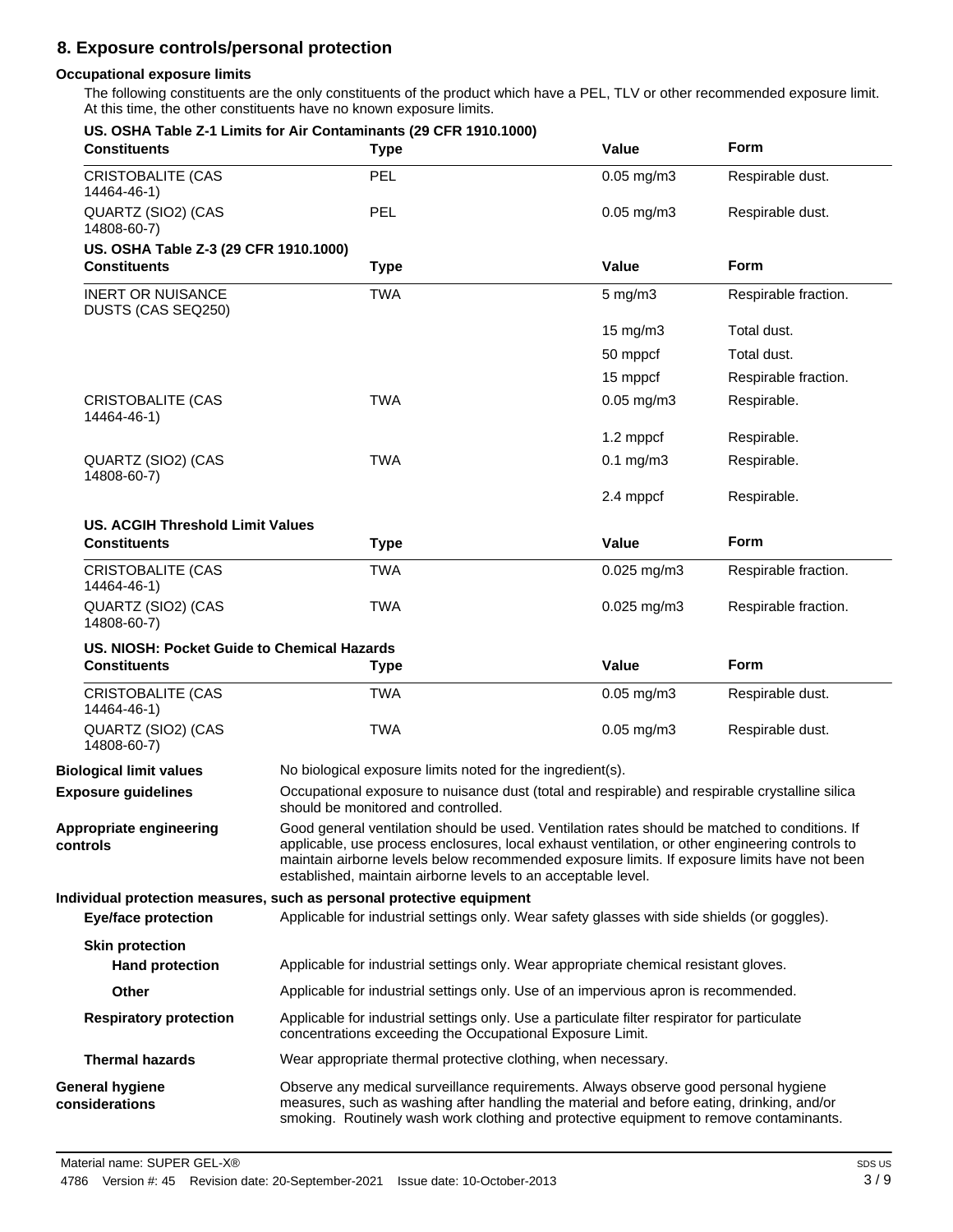# **9. Physical and chemical properties**

| Appearance                                        |                                       |
|---------------------------------------------------|---------------------------------------|
| <b>Physical state</b>                             | Solid.                                |
| Form                                              | Solid.                                |
| Color                                             | Not available.                        |
| Odor                                              | Not available.                        |
| <b>Odor threshold</b>                             | Not applicable.                       |
| рH                                                | $8.5 - 11$                            |
| Melting point/freezing point                      | > 842 °F (> 450 °C) / Not applicable. |
| Initial boiling point and boiling<br>range        | Not applicable.                       |
| <b>Flash point</b>                                | Not applicable.                       |
| <b>Evaporation rate</b>                           | Not available.                        |
| Flammability (solid, gas)                         | Not available.                        |
| Upper/lower flammability or explosive limits      |                                       |
| <b>Flammability limit - lower</b><br>$(\%)$       | Not applicable.                       |
| <b>Flammability limit - upper</b><br>$(\%)$       | Not applicable.                       |
| Explosive limit - lower (%)                       | Not available.                        |
| Explosive limit - upper (%)                       | Not available.                        |
| Vapor pressure                                    | Not applicable.                       |
| <b>Vapor density</b>                              | Not applicable.                       |
| <b>Relative density</b>                           | $2.6$ g/cm <sup>3</sup>               |
| Solubility(ies)                                   |                                       |
| <b>Solubility (water)</b>                         | $< 0.9$ mg/l                          |
| <b>Partition coefficient</b><br>(n-octanol/water) | Not applicable.                       |
| <b>Auto-ignition temperature</b>                  | Not applicable.                       |
| <b>Decomposition temperature</b>                  | $>932$ °F ( $>500$ °C)                |
| <b>Viscosity</b>                                  | Not applicable.                       |
| <b>Viscosity temperature</b>                      | Not applicable.                       |
| <b>Other information</b>                          |                                       |
| <b>Bulk density</b>                               | $0.9 - 1.4$ g/cm <sup>3</sup>         |
| <b>Explosive limit</b>                            | Not applicable.                       |
| <b>Explosive properties</b>                       | Not explosive.                        |
| <b>Explosivity</b>                                | Not applicable.                       |
| <b>Flame extension</b>                            | Not applicable.                       |
| <b>Flammability</b>                               | Not applicable.                       |
| Flammability (flash back)                         | Not applicable.                       |
| <b>Flammability (Heat of</b><br>combustion)       | Not applicable.                       |
| <b>Flammability (Train fire)</b>                  | Not applicable.                       |
| <b>Flammability class</b>                         | Not applicable.                       |
| <b>Flash point class</b>                          | Not flammable                         |
| <b>Molecular formula</b>                          | <b>UVCB Substance</b>                 |
| <b>Molecular weight</b>                           | Not applicable.                       |
| <b>Oxidizing properties</b>                       | Not oxidizing.                        |
| <b>Percent volatile</b>                           | $0\%$                                 |
| pH in aqueous solution                            | $8.5 - 11$                            |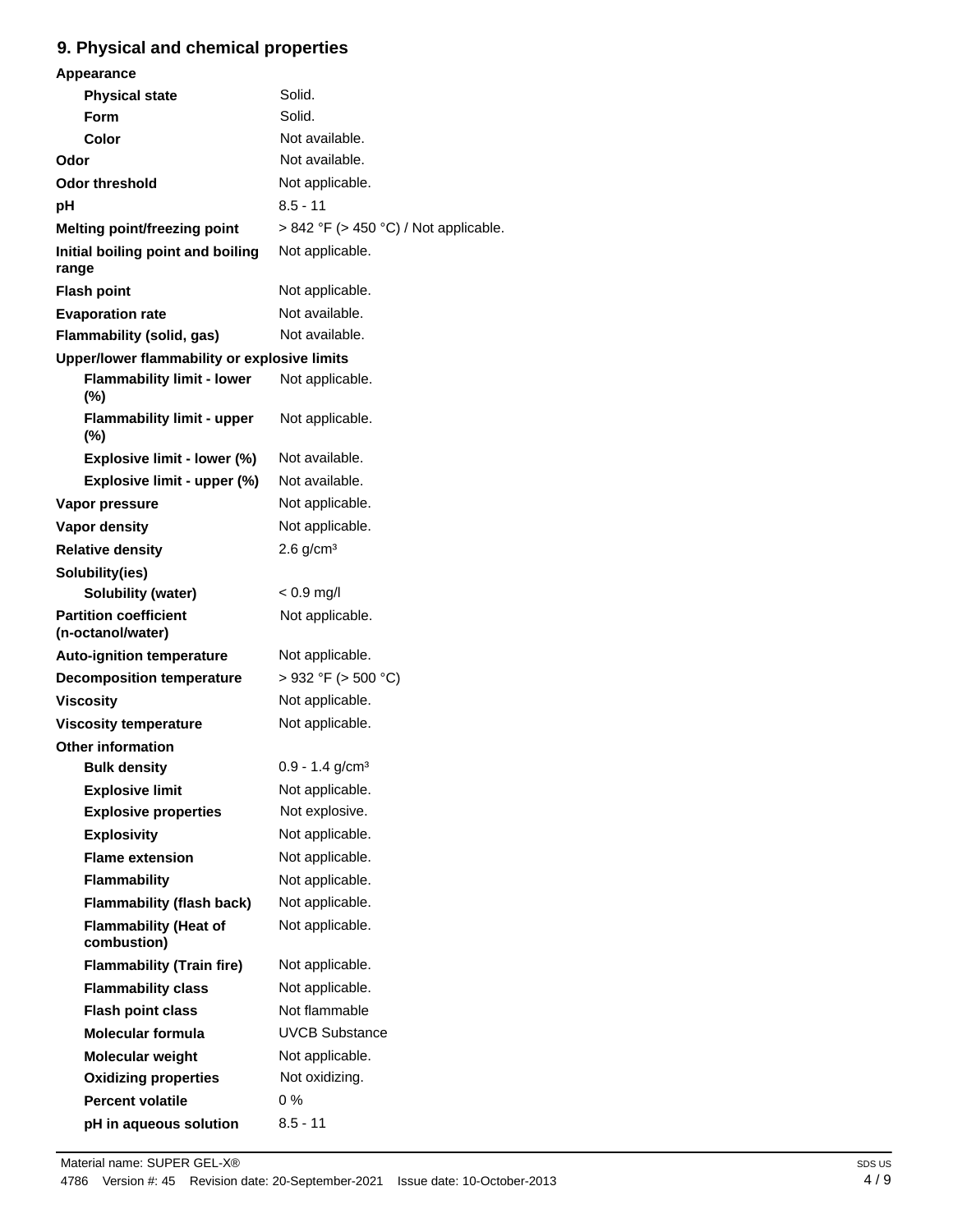| <b>Specific gravity</b> | Not applicable. |
|-------------------------|-----------------|
| <b>VOC</b>              | CARB            |
|                         | $0\%$           |

# **10. Stability and reactivity**

| <b>Reactivity</b>                            | The product is stable and non-reactive under normal conditions of use, storage and transport.                                                                                          |
|----------------------------------------------|----------------------------------------------------------------------------------------------------------------------------------------------------------------------------------------|
| <b>Chemical stability</b>                    | Material is stable under normal conditions.                                                                                                                                            |
| <b>Possibility of hazardous</b><br>reactions | No dangerous reaction known under conditions of normal use.                                                                                                                            |
| <b>Conditions to avoid</b>                   | Keep away from heat, hot surfaces, sparks, open flames and other ignition sources. Avoid<br>temperatures exceeding the decomposition temperature. Contact with incompatible materials. |
| Incompatible materials                       | Powerful oxidizers, Chlorine.                                                                                                                                                          |
| <b>Hazardous decomposition</b><br>products   | No hazardous decomposition products are known.                                                                                                                                         |

# **11. Toxicological information**

# **Information on likely routes of exposure**

| <b>Inhalation</b>                                                                  | Prolonged inhalation may be harmful.                     |  |
|------------------------------------------------------------------------------------|----------------------------------------------------------|--|
| <b>Skin contact</b>                                                                | No adverse effects due to skin contact are expected.     |  |
| Eye contact                                                                        | Direct contact with eyes may cause temporary irritation. |  |
| Ingestion                                                                          | Expected to be a low ingestion hazard.                   |  |
| Symptoms related to the<br>physical, chemical and<br>toxicological characteristics | Direct contact with eyes may cause temporary irritation. |  |

# **Information on toxicological effects**

| <b>Acute toxicity</b>                    | Not known.                                                                                                          |                            |
|------------------------------------------|---------------------------------------------------------------------------------------------------------------------|----------------------------|
| <b>Product</b>                           | <b>Species</b>                                                                                                      | <b>Test Results</b>        |
| <b>Bentonite</b>                         |                                                                                                                     |                            |
| Acute                                    |                                                                                                                     |                            |
| <b>Inhalation</b>                        |                                                                                                                     |                            |
| Dust                                     |                                                                                                                     |                            |
| <b>LC50</b>                              | Rat                                                                                                                 | > 5.27 mg/l, 4 hr OECD 436 |
| Oral                                     |                                                                                                                     |                            |
| Dust                                     |                                                                                                                     |                            |
| LD50                                     | Rat                                                                                                                 | > 2000 mg/kg OECD 425      |
| <b>Constituents</b>                      | <b>Species</b>                                                                                                      | <b>Test Results</b>        |
| CRISTOBALITE (CAS 14464-46-1)            |                                                                                                                     |                            |
| <b>Acute</b>                             |                                                                                                                     |                            |
| Oral                                     |                                                                                                                     |                            |
| LD50                                     | Rat                                                                                                                 | > 22500 mg/kg              |
| <b>Skin corrosion/irritation</b>         | Prolonged skin contact may cause temporary irritation.                                                              |                            |
| Serious eye damage/eye<br>irritation     | Direct contact with eyes may cause temporary irritation.                                                            |                            |
| <b>Respiratory or skin sensitization</b> |                                                                                                                     |                            |
| <b>Respiratory sensitization</b>         | Not a respiratory sensitizer.                                                                                       |                            |
| <b>Skin sensitization</b>                | This product is not expected to cause skin sensitization.                                                           |                            |
| Germ cell mutagenicity                   | No data available to indicate product or any components present at greater than 0.1% are<br>mutagenic or genotoxic. |                            |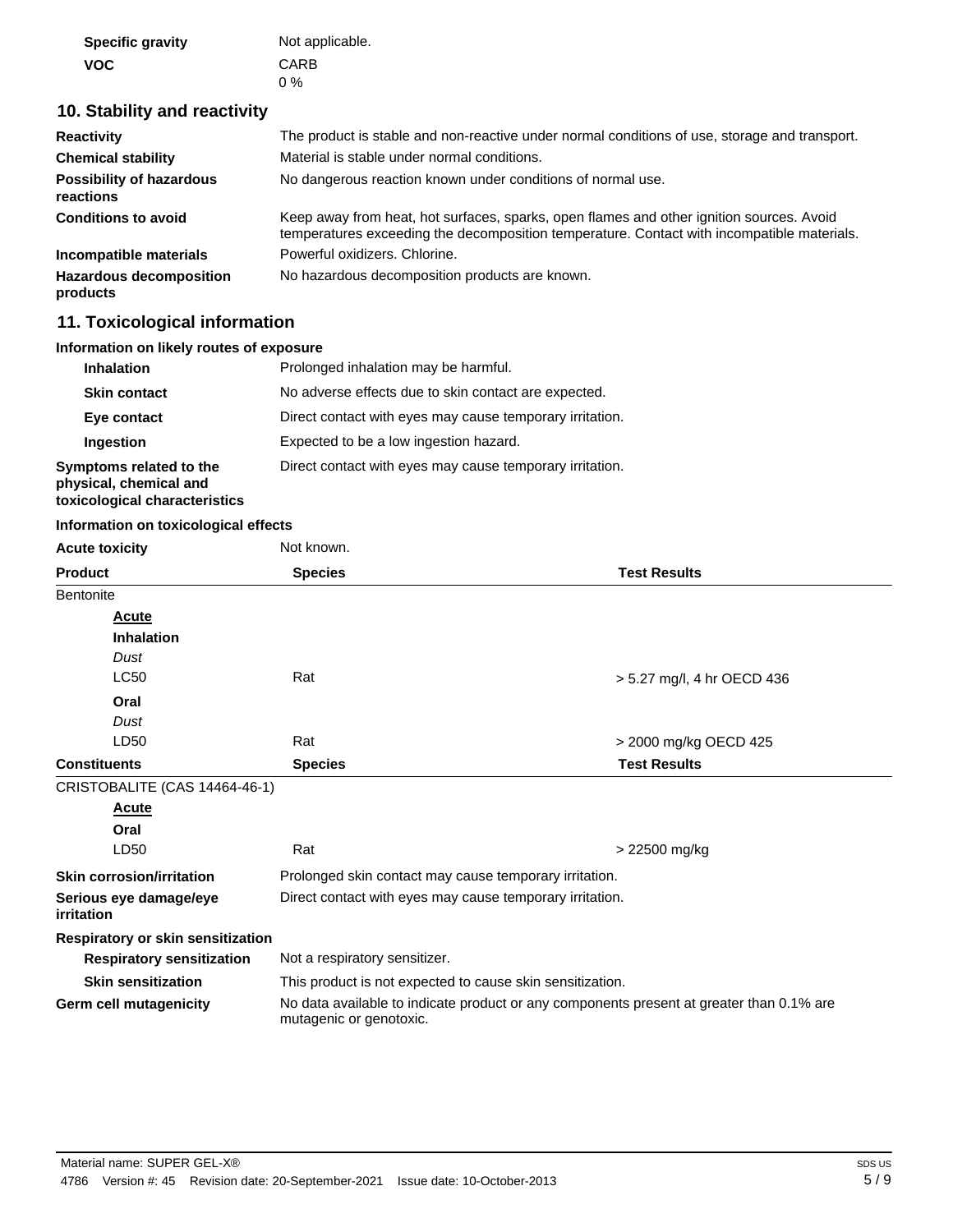| Carcinogenicity                                                 | In 1997, IARC (the International Agency for Research on Cancer) concluded that crystalline silica<br>inhaled from occupational sources can cause lung cancer in humans. However in making the<br>overall evaluation, IARC noted that "carcinogenicity was not detected in all industrial<br>circumstances studied. Carcinogenicity may be dependent on inherent characteristics of the<br>crystalline silica or on external factors affecting its biological activity or distribution of its<br>polymorphs." (IARC Monographs on the evaluation of the carcinogenic risks of chemicals to<br>humans, Silica, silicates dust and organic fibres, 1997, Vol. 68, IARC, Lyon, France.) In June<br>2003, SCOEL (the EU Scientific Committee on Occupational Exposure Limits) concluded that the<br>main effect in humans of the inhalation of respirable crystalline silica dust is silicosis. "There is<br>sufficient information to conclude that the relative risk of lung cancer is increased in persons with<br>silicosis (and, apparently, not in employees without silicosis exposed to silica dust in quarries and<br>in the ceramic industry). Therefore, preventing the onset of silicosis will also reduce the cancer<br>risk" (SCOEL SUM Doc 94-final, June 2003) According to the current state of the art, worker<br>protection against silicosis can be consistently assured by respecting the existing regulatory<br>occupational exposure limits. May cause cancer. Occupational exposure to respirable dust and<br>respirable crystalline silica should be monitored and controlled. |                                                                                   |
|-----------------------------------------------------------------|----------------------------------------------------------------------------------------------------------------------------------------------------------------------------------------------------------------------------------------------------------------------------------------------------------------------------------------------------------------------------------------------------------------------------------------------------------------------------------------------------------------------------------------------------------------------------------------------------------------------------------------------------------------------------------------------------------------------------------------------------------------------------------------------------------------------------------------------------------------------------------------------------------------------------------------------------------------------------------------------------------------------------------------------------------------------------------------------------------------------------------------------------------------------------------------------------------------------------------------------------------------------------------------------------------------------------------------------------------------------------------------------------------------------------------------------------------------------------------------------------------------------------------------------------------------------------------------------------|-----------------------------------------------------------------------------------|
|                                                                 | <b>IARC Monographs. Overall Evaluation of Carcinogenicity</b>                                                                                                                                                                                                                                                                                                                                                                                                                                                                                                                                                                                                                                                                                                                                                                                                                                                                                                                                                                                                                                                                                                                                                                                                                                                                                                                                                                                                                                                                                                                                      |                                                                                   |
| CRISTOBALITE (CAS 14464-46-1)<br>QUARTZ (SIO2) (CAS 14808-60-7) | OSHA Specifically Regulated Substances (29 CFR 1910.1001-1053)                                                                                                                                                                                                                                                                                                                                                                                                                                                                                                                                                                                                                                                                                                                                                                                                                                                                                                                                                                                                                                                                                                                                                                                                                                                                                                                                                                                                                                                                                                                                     | 1 Carcinogenic to humans.<br>1 Carcinogenic to humans.                            |
| CRISTOBALITE (CAS 14464-46-1)<br>QUARTZ (SIO2) (CAS 14808-60-7) | US. National Toxicology Program (NTP) Report on Carcinogens                                                                                                                                                                                                                                                                                                                                                                                                                                                                                                                                                                                                                                                                                                                                                                                                                                                                                                                                                                                                                                                                                                                                                                                                                                                                                                                                                                                                                                                                                                                                        | Cancer<br>Cancer                                                                  |
| CRISTOBALITE (CAS 14464-46-1)                                   |                                                                                                                                                                                                                                                                                                                                                                                                                                                                                                                                                                                                                                                                                                                                                                                                                                                                                                                                                                                                                                                                                                                                                                                                                                                                                                                                                                                                                                                                                                                                                                                                    | Known To Be Human Carcinogen.<br>Reasonably Anticipated to be a Human Carcinogen. |
| QUARTZ (SIO2) (CAS 14808-60-7)                                  |                                                                                                                                                                                                                                                                                                                                                                                                                                                                                                                                                                                                                                                                                                                                                                                                                                                                                                                                                                                                                                                                                                                                                                                                                                                                                                                                                                                                                                                                                                                                                                                                    | Known To Be Human Carcinogen.                                                     |
| <b>Reproductive toxicity</b>                                    |                                                                                                                                                                                                                                                                                                                                                                                                                                                                                                                                                                                                                                                                                                                                                                                                                                                                                                                                                                                                                                                                                                                                                                                                                                                                                                                                                                                                                                                                                                                                                                                                    | This product is not expected to cause reproductive or developmental effects.      |
| Specific target organ toxicity -<br>single exposure             | Not classified.                                                                                                                                                                                                                                                                                                                                                                                                                                                                                                                                                                                                                                                                                                                                                                                                                                                                                                                                                                                                                                                                                                                                                                                                                                                                                                                                                                                                                                                                                                                                                                                    |                                                                                   |
| Specific target organ toxicity -<br>repeated exposure           | Causes damage to organs through prolonged or repeated exposure.                                                                                                                                                                                                                                                                                                                                                                                                                                                                                                                                                                                                                                                                                                                                                                                                                                                                                                                                                                                                                                                                                                                                                                                                                                                                                                                                                                                                                                                                                                                                    |                                                                                   |
| <b>Aspiration hazard</b>                                        | Not an aspiration hazard.                                                                                                                                                                                                                                                                                                                                                                                                                                                                                                                                                                                                                                                                                                                                                                                                                                                                                                                                                                                                                                                                                                                                                                                                                                                                                                                                                                                                                                                                                                                                                                          |                                                                                   |
| <b>Chronic effects</b>                                          | Prolonged inhalation may be harmful. Causes damage to organs through prolonged or repeated<br>exposure. Prolonged exposure may cause chronic effects.                                                                                                                                                                                                                                                                                                                                                                                                                                                                                                                                                                                                                                                                                                                                                                                                                                                                                                                                                                                                                                                                                                                                                                                                                                                                                                                                                                                                                                              |                                                                                   |
| 12. Ecological information                                      |                                                                                                                                                                                                                                                                                                                                                                                                                                                                                                                                                                                                                                                                                                                                                                                                                                                                                                                                                                                                                                                                                                                                                                                                                                                                                                                                                                                                                                                                                                                                                                                                    |                                                                                   |
| <b>Ecotoxicity</b>                                              | The product is not classified as environmentally hazardous. However, this does not exclude the                                                                                                                                                                                                                                                                                                                                                                                                                                                                                                                                                                                                                                                                                                                                                                                                                                                                                                                                                                                                                                                                                                                                                                                                                                                                                                                                                                                                                                                                                                     |                                                                                   |

|                                      | possibility that large or frequent spills can have a harmful or damaging effect on the environment. |                                                                              |                            |  |
|--------------------------------------|-----------------------------------------------------------------------------------------------------|------------------------------------------------------------------------------|----------------------------|--|
| <b>Product</b>                       |                                                                                                     | <b>Species</b>                                                               | <b>Test Results</b>        |  |
| <b>Bentonite</b>                     |                                                                                                     |                                                                              |                            |  |
| <b>Aquatic</b>                       |                                                                                                     |                                                                              |                            |  |
| Algae                                | EC <sub>50</sub>                                                                                    | Freshwater algae                                                             | > 100 mg/l, 72 hours       |  |
| Crustacea                            | EC50                                                                                                | Coon stripe shrimp (Pandalus danae)                                          | 24.8 mg/l, 96 hours        |  |
|                                      |                                                                                                     | Daphnia                                                                      | $>$ 100 mg/l, 48 hours     |  |
|                                      |                                                                                                     | Dungeness or edible crab (Cancer<br>magister)                                | 81.6 mg/l, 96 hours        |  |
| <b>Fish</b>                          | <b>LC50</b>                                                                                         | Freshwater fish                                                              | 16000 mg/l, 96 hours       |  |
|                                      |                                                                                                     | Marine water fish                                                            | 2800 - 3200 mg/l, 24 hours |  |
| Chronic                              |                                                                                                     |                                                                              |                            |  |
| Crustacea                            | <b>LC50</b>                                                                                         | Opossum shrimp (Americamysis bahia)                                          | 1000000 ppm, 96 h          |  |
| <b>Components</b>                    |                                                                                                     | <b>Species</b>                                                               | <b>Test Results</b>        |  |
| <b>BENTONITE (CAS 1302-78-9)</b>     |                                                                                                     |                                                                              |                            |  |
| <b>Aquatic</b>                       |                                                                                                     |                                                                              |                            |  |
| Acute                                |                                                                                                     |                                                                              |                            |  |
| Fish                                 | <b>LC50</b>                                                                                         | Rainbow trout, donaldson trout<br>(Oncorhynchus mykiss)                      | 19000 mg/l, 96 hours       |  |
| <b>Persistence and degradability</b> |                                                                                                     | No data is available on the degradability of any ingredients in the mixture. |                            |  |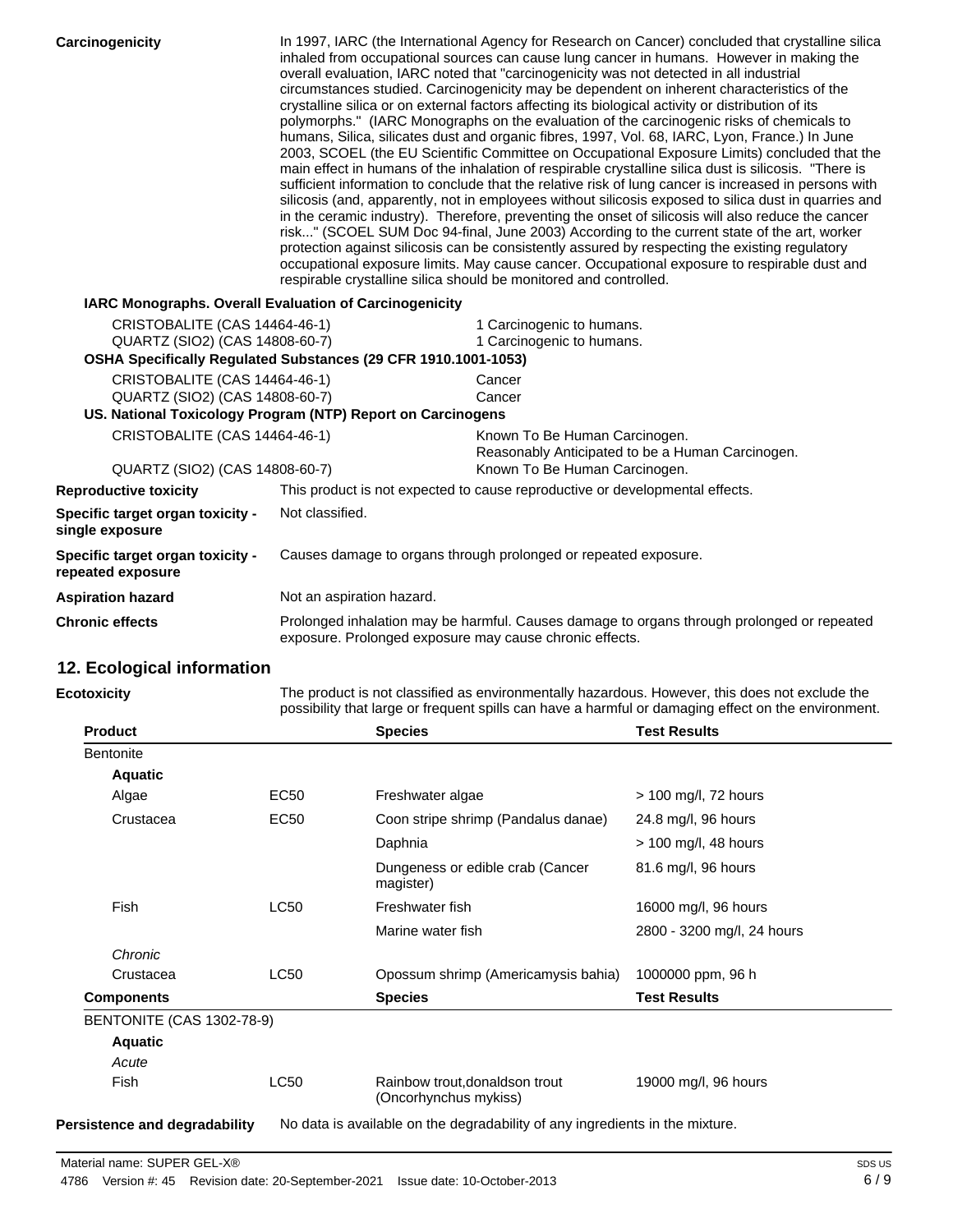| <b>Bioaccumulative potential</b> |                                                                                                                                                                                            |
|----------------------------------|--------------------------------------------------------------------------------------------------------------------------------------------------------------------------------------------|
| <b>Mobility in soil</b>          | No data available.                                                                                                                                                                         |
| Other adverse effects            | No other adverse environmental effects (e.g. ozone depletion, photochemical ozone creation<br>potential, endocrine disruption, global warming potential) are expected from this component. |

#### **13. Disposal considerations**

| <b>Disposal instructions</b>             | Dispose of contents/container in accordance with local/regional/national/international regulations.                                                                                                                    |  |  |
|------------------------------------------|------------------------------------------------------------------------------------------------------------------------------------------------------------------------------------------------------------------------|--|--|
| <b>Local disposal regulations</b>        | Dispose in accordance with all applicable regulations.                                                                                                                                                                 |  |  |
| Hazardous waste code                     | The waste code should be assigned in discussion between the user, the producer and the waste<br>disposal company.                                                                                                      |  |  |
| Waste from residues / unused<br>products | Dispose of in accordance with local regulations. Empty containers or liners may retain some<br>product residues. This material and its container must be disposed of in a safe manner (see:<br>Disposal instructions). |  |  |
| Contaminated packaging                   | Since emptied containers may retain product residue, follow label warnings even after container is<br>emptied. Empty containers should be taken to an approved waste handling site for recycling or<br>disposal.       |  |  |

# **14. Transport information**

#### **DOT**

Not regulated as dangerous goods.

#### **IATA**

Not regulated as dangerous goods.

#### **IMDG**

Not regulated as dangerous goods.

**Transport in bulk according to** Not applicable. **Annex II of MARPOL 73/78 and the IBC Code**

# **15. Regulatory information**

**US federal regulations**

This product is a "Hazardous Chemical" as defined by the OSHA Hazard Communication Standard, 29 CFR 1910.1200.

#### **Toxic Substances Control Act (TSCA)**

### **TSCA Section 12(b) Export Notification (40 CFR 707, Subpt. D)**

Not regulated.

### **CERCLA Hazardous Substance List (40 CFR 302.4)**

Not listed.

### **SARA 304 Emergency release notification**

Not regulated.

#### **OSHA Specifically Regulated Substances (29 CFR 1910.1001-1053)**

CRISTOBALITE (CAS 14464-46-1) Cancer QUARTZ (SIO2) (CAS 14808-60-7) Cancer CRISTOBALITE (CAS 14464-46-1) lung effects QUARTZ (SIO2) (CAS 14808-60-7) lung effects CRISTOBALITE (CAS 14464-46-1) immune system effects QUARTZ (SIO2) (CAS 14808-60-7) immune system effects CRISTOBALITE (CAS 14464-46-1) kidney effects QUARTZ (SIO2) (CAS 14808-60-7) kidney effects

# **Superfund Amendments and Reauthorization Act of 1986 (SARA)**

#### **SARA 302 Extremely hazardous substance**

Not listed.

**SARA 311/312 Hazardous** No (Exempt) **chemical**

#### **SARA 313 (TRI reporting)** Not regulated.

### **Other federal regulations**

# **Clean Air Act (CAA) Section 112 Hazardous Air Pollutants (HAPs) List**

Not regulated.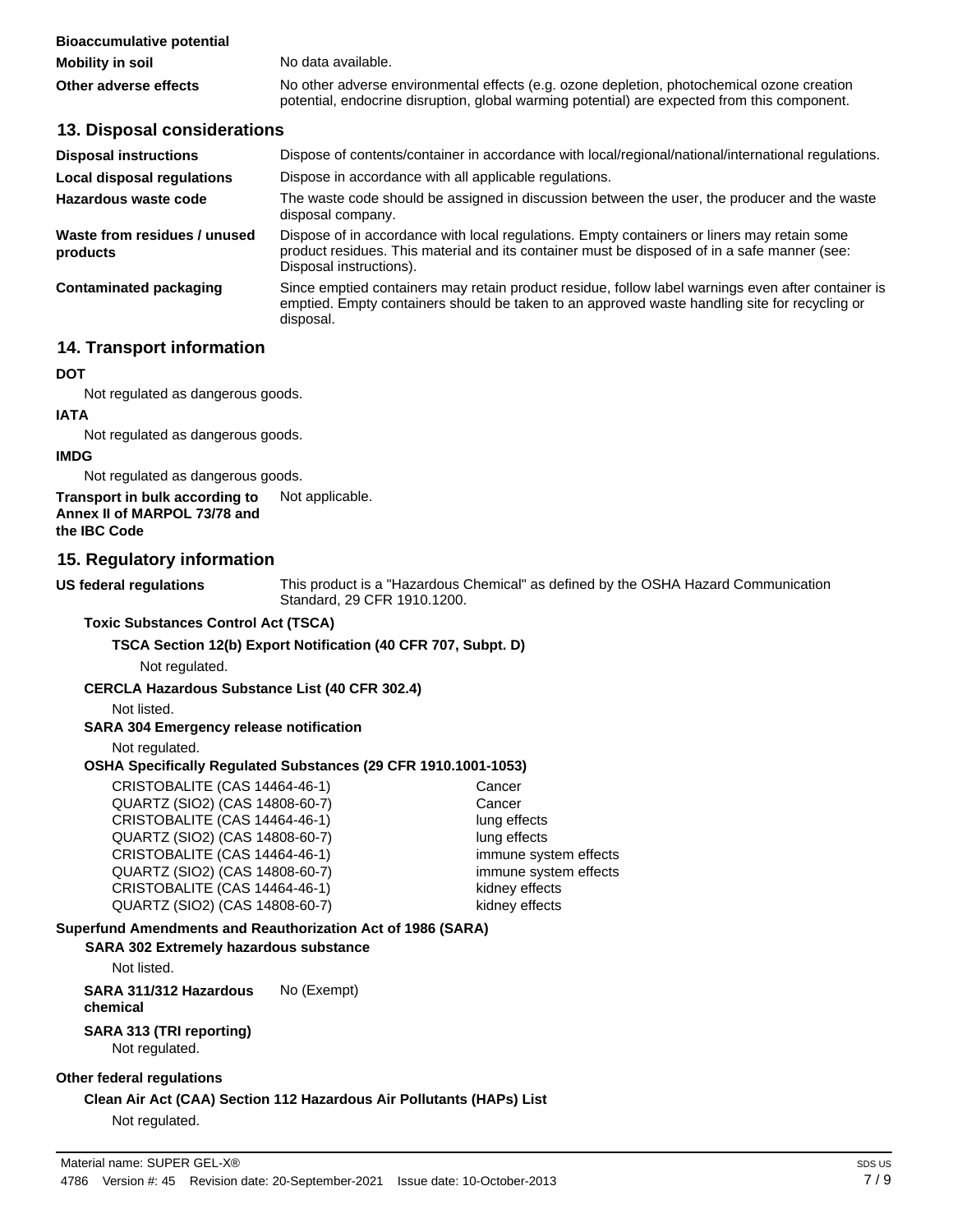#### **Clean Air Act (CAA) Section 112(r) Accidental Release Prevention (40 CFR 68.130)**

Not regulated.

| <b>Safe Drinking Water Act</b> | Not regulated.            |
|--------------------------------|---------------------------|
| (SDWA)                         |                           |
| <b>Food and Drug</b>           | Total food additive       |
| <b>Administration (FDA)</b>    | Direct food additive      |
|                                | <b>GRAS</b> food additive |

#### **US state regulations**

**California Proposition 65**



WARNING: This product can expose you to QUARTZ (SIO2), which is known to the State of California to cause cancer. For more information go to www.P65Warnings.ca.gov.

#### **California Proposition 65 - CRT: Listed date/Carcinogenic substance**

QUARTZ (SIO2) (CAS 14808-60-7) Listed: October 1, 1988 **US. California. Candidate Chemicals List. Safer Consumer Products Regulations (Cal. Code Regs, tit. 22, 69502.3, subd. (a))**

CRISTOBALITE (CAS 14464-46-1) QUARTZ (SIO2) (CAS 14808-60-7)

#### **International Inventories**

| Country(s) or region        | Inventory name                                                              | On inventory (yes/no)* |
|-----------------------------|-----------------------------------------------------------------------------|------------------------|
| Australia                   | Australian Inventory of Industrial Chemicals (AICIS)                        | Yes                    |
| Canada                      | Domestic Substances List (DSL)                                              | Yes                    |
| Canada                      | Non-Domestic Substances List (NDSL)                                         | No.                    |
| China                       | Inventory of Existing Chemical Substances in China (IECSC)                  | Yes                    |
| Europe                      | European Inventory of Existing Commercial Chemical<br>Substances (EINECS)   | <b>No</b>              |
| Europe                      | European List of Notified Chemical Substances (ELINCS)                      | No.                    |
| Japan                       | Inventory of Existing and New Chemical Substances (ENCS)                    | No.                    |
| Korea                       | Existing Chemicals List (ECL)                                               | Yes                    |
| New Zealand                 | New Zealand Inventory                                                       | Yes                    |
| <b>Philippines</b>          | <b>Philippine Inventory of Chemicals and Chemical Substances</b><br>(PICCS) | Yes                    |
| Taiwan                      | Taiwan Chemical Substance Inventory (TCSI)                                  | Yes                    |
| United States & Puerto Rico | Toxic Substances Control Act (TSCA) Inventory                               | Yes                    |

\*A "Yes" indicates that all components of this product comply with the inventory requirements administered by the governing country(s) A "No" indicates that one or more components of the product are not listed or exempt from listing on the inventory administered by the governing country(s).

# **16. Other information, including date of preparation or last revision**

| <b>Issue date</b>               | 10-October-2013                                                                                                                                                                                                                                                                                                                                                                                                                                                                                                 |
|---------------------------------|-----------------------------------------------------------------------------------------------------------------------------------------------------------------------------------------------------------------------------------------------------------------------------------------------------------------------------------------------------------------------------------------------------------------------------------------------------------------------------------------------------------------|
| <b>Revision date</b>            | 20-September-2021                                                                                                                                                                                                                                                                                                                                                                                                                                                                                               |
| <b>Version #</b>                | 45                                                                                                                                                                                                                                                                                                                                                                                                                                                                                                              |
| <b>HMIS<sup>®</sup></b> ratings | Health: $3^*$<br>Flammability: 0<br>Physical hazard: 0                                                                                                                                                                                                                                                                                                                                                                                                                                                          |
| <b>NFPA ratings</b>             | Health: $2$<br>Flammability: 0<br>Instability: 0                                                                                                                                                                                                                                                                                                                                                                                                                                                                |
| <b>Disclaimer</b>               | CETCO, an MTI Company cannot anticipate all conditions under which this information and its<br>product, or the products of other manufacturers in combination with its product, may be used. It is<br>the user's responsibility to ensure safe conditions for handling, storage and disposal of the<br>product, and to assume liability for loss, injury, damage or expense due to improper use. The<br>information in the sheet was written based on the best knowledge and experience currently<br>available. |